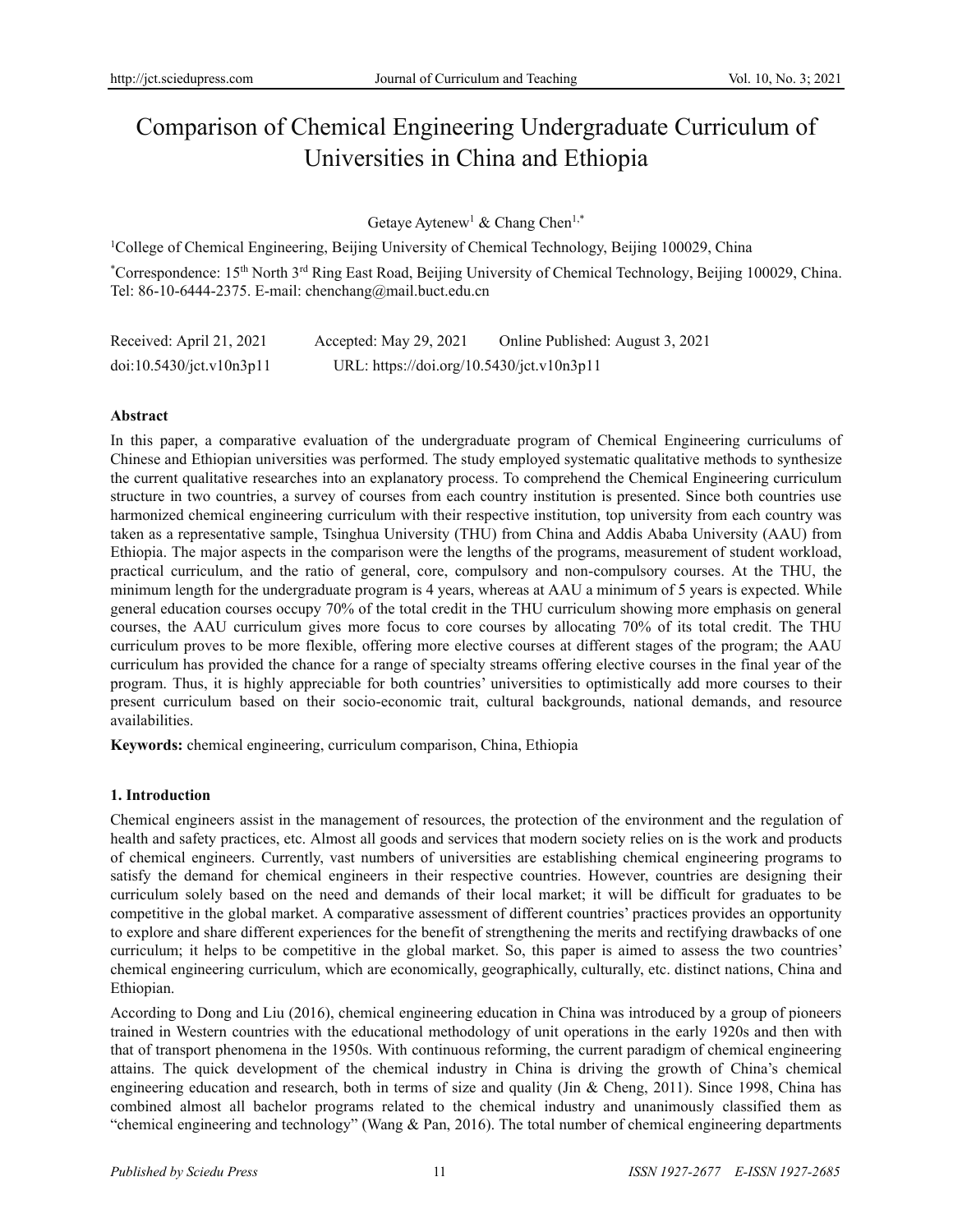in China is more than 360 and over 30,000 undergraduate students a year are studying chemical engineering (Zhao, 2017).

Based on QS World University Ranking (Quacquarelli Symonds, 2020), Tsinghua University (THU) is that the prime best university in China and the fifteenth in the world. THU is a well-known Chinese university that's directly associated with the Ministry of Education. It's a number one center for instruction and science analysis and is known as a key University in each National project 985 and 211(THU Programs for International Studies, 2020). The establishment was originally in 1911 beneath the name Tsinghua faculty. THU is that the prime eleven universities within the world and graded first in Chinese Universities within the field of chemical engineering (THU Programs International Studies, 2020). Currently, the THU offers 82 undergraduate programs with a total of 16,287 full-time undergraduate students (Tsinghua University, 2020). The department of chemical engineering of THU, which is known for its notable alumni like the current General Secretary of the Communist Party of China and Chairman of China, Xi Jinping, was established in 1946. The department is aimed at cultivating high-level and high-quality technological and managerial talent with a solid foundation of knowledge, plus the strong practical ability and creative thinking in basic chemical engineering and related fields. Currently, 480 full-time students are enrolled in an undergraduate chemical engineering program at the department (Tsinghua University, 2021).

On the other hand, Addis Ababa University (AAU) is a public higher education institution established in the capital city of Ethiopia in East Africa. According to Best Global University rankings (US news, 2021), Addis Ababa University (AAU) is top 10 universities in Africa and the top  $1<sup>st</sup>$  in Ethiopia. Ethiopia's oldest and largest higher learning and research institution, Addis Ababa University (AAU), was established in 1950 as the University College of Addis Ababa (UCAA). AAU has risen from 33 undergraduate students in 1950 to 29,872 undergraduate students today. The university currently has ten schools, four institutes that teach and study, and six research institutes that primarily conduct research. There are 55 departments, 12 centers, 12 colleges, and two teaching hospitals within this academic unit (Addis Ababa University, 2021). Chemical engineering education is one of the newest science-based engineering educations to be implemented in Ethiopia, intending to promote the country's socio-economic growth by reducing skilled labor shortages and pushing the chemical industry to adopt cutting-edge technologies. From 1981 to 1986, it was part of a minor program in the department of mechanical engineering at AAU. In 1986, Bahir Dar University launched a fully-fledged Chemical Engineering Department with a program leading to a Bachelor of Science Degree after five years of intensive preparation with four goals: teaching, consulting, and technical services. More than 18 universities have already started offering chemical engineering as an undergraduate program in the country (Ethiopian Ministry of Education, 2013).

This paper aimed to provide useful information for the advancement of chemical engineering undergraduate education by comparison of the undergraduate chemical engineering curriculum of THU and AAU from China and Ethiopia respectively.

## **2. Methodology**

Secondary data sources were used in this investigation. A detailed systematic review of the various types of literature was conducted. Secondary data sources for this study include (i) reports, (ii) journals, (iii) search engines. (iv) scholarly articles and company websites, and (v) other academic publications. Qualitative analysts are encouraged to identify a set of primary research studies and to change them into categories (Levitt, 2018). The comparative analysis is based on a model consisting of the definition, explanation, and simultaneous comparison (Bereday, 1964). In a comparative analysis, elements for comparison must have differences and similarities for the study to be valid (Ragin, 1987). Establishing the parameters for the initial comparability of the chosen units of analysis is a precondition for each comparative investigation (Bray et al., 2014). Similarly, this review employs systematic qualitative methods to synthesize the current qualitative researches into an explanatory process to build greater sense.

## *2.1 Sample Selection*

According to Wang & Qian (2016), China harmonized all chemical engineering and technology undergraduate programs, with very similar course modules and contents included in the curriculum. Similarly, Ethiopia has harmonized the chemical engineering undergraduate curriculum in 2013 to improve the mobility of students and guarantee a common standard of education throughout the country (Ethiopian Ministry of Education, 2013). One university from each country, which is THU from China and AAU from Ethiopia, was selected for comparison. Both THU and AAU are among the best universities in their respective country, and they are also pioneers in the field of chemical engineering education with outstanding teaching achievements, and their teaching achievements are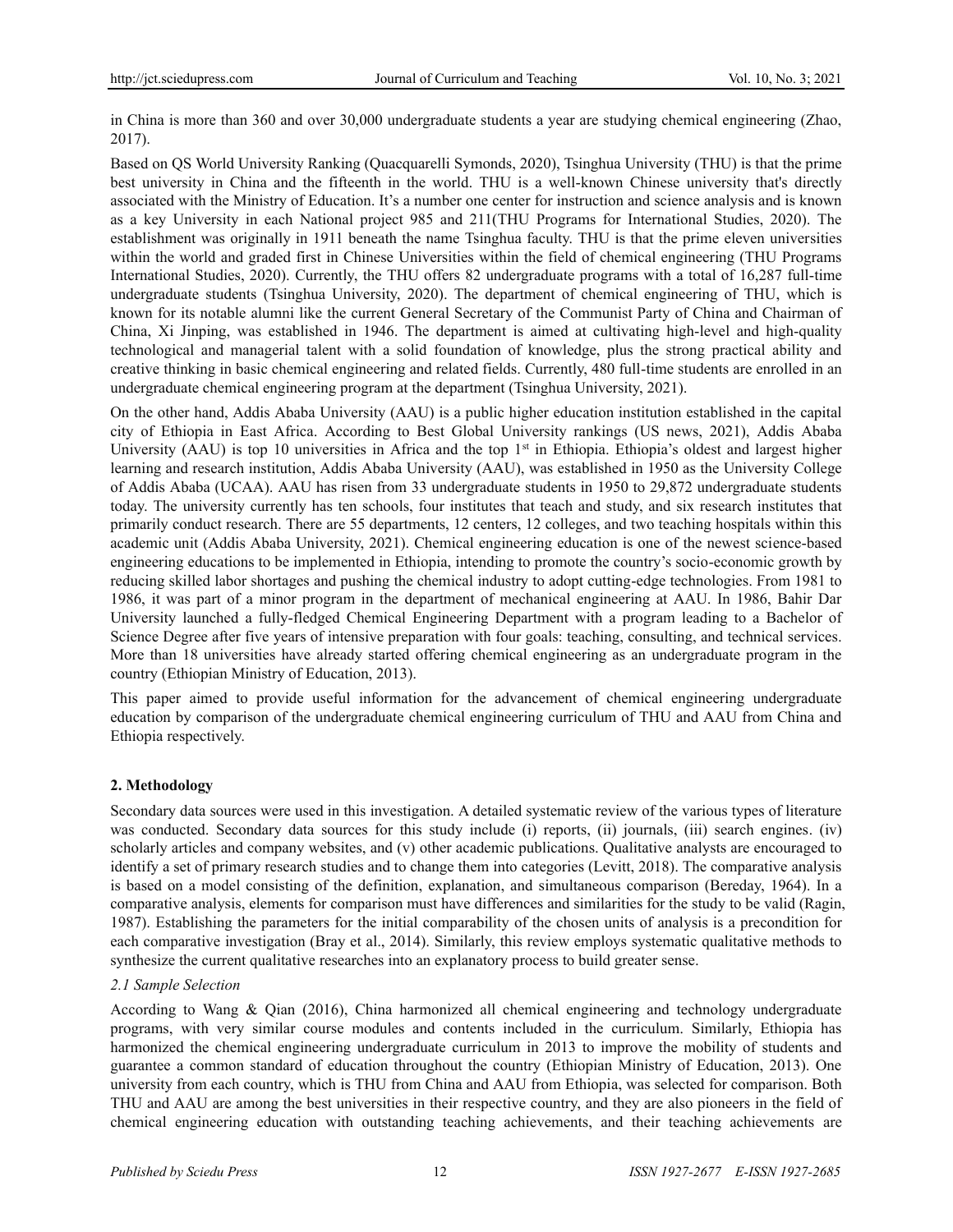overwhelmingly representative. Therefore, the undergraduate chemical engineering program curriculums of THU of China and AAU of Ethiopia are selected as a representative curriculum for this comparative study.

# **3. Result and Discussion**

## *3.1 Length of Program*, *Credit Systems*, *and Minimum Allowed Credit Hours (CH)*

## 3.1.1 Length of Program

The first aspect taken into account in the comparison is the difference in the minimum length of time required for the program. Even if the total number of courses included in the THU curriculum is larger than the number in the AAU curriculum, the THU program is designed to be completed in a shorter time compared to the AAU program. A full-time undergraduate student at THU requires a minimum of four years to complete the chemical engineering program. On the other hand, a chemical engineering student at AAU needs at least five years to complete the undergraduate program. This difference in length of program could be dedicated to the difference in the average number of courses delivered per semester, which is 6 courses for AAU and 8 courses for THU, which made it possible for THU curriculum to accommodate more courses per semester resulting in a shorter length of the program. Moreover, the AAU curriculum dedicates the entire one semester at the seventh semester of the program to an Internship for practical attachment.

## 3.1.2 Credit Systems

The second aspect that is taken into account in this comparative assessment is the difference in student load measurement methods (credit systems) used in the two curriculums. THU represents credits based on the conventional Credit Hours (CH) measurement. A single CH represents about one hour per week of lecture or two or more hours of laboratory work. On the other hand, student workload at AAU is represented as Credit Points (CP) which is calculated based on the European Credit Transfer Scheme (ECTS). The total CP per course is defined by using the following formula (Ethiopian Ministry of Education, 2013):

$$
CP = L + T + Lab + HS(1)
$$

Where:

*L = number of 50 - minute lecture classes per week*

*T = number of 50 - minute lecture classes per week*

*Lab = number of 50 - minute laboratory work classes per week*

*HS = number of home study hours dedicated set by the institution*

The harmonized curriculum for the Ethiopian chemical engineering program is categorized as a module and the module is divided into three types as recommended by the organizers: core, elective and general. Some of the definitions of terms that are important for this paper are listed below (Ethiopian Ministry of Education, 2013).

*Core courses:* the most critical courses offered by chemical engineering department staff.

*Elective courses:* these courses are courses that students focus on and concentrate on a specific area of application.

*General educations/courses:* general education courses are general courses of engineering discipline, communication, and humanity courses that help chemical engineers to have a common view and understanding towards society and technology.

*Home study:* is to indicate the students' workload at home, and it specifies how much time is allotted to study for the specified load.

*Classes per week:* it is to indicate the number of classes a teacher teaches in one week.

*Tutorial:* it is assigned for the respective course to help the students by giving examples, hints, solve exercises/problems to understand the course matters better.

## 3.1.3 Minimum Allowed Credits Hours (CH)

Based on the credit systems discussed in the previous section, the THU requires a student total of 174 CH to complete the program, of which credits in the spring and fall are 144, and the remaining 30 CH which is for internship and practical training courses are 15 CH and credit for the final project is 15 CH held in the summer semesters (Tsinghua University, 2014). On the other hand, AAU students have required completion of 300 CP including 30 CP internship programs held in the seventh semester and 12 CP final year diploma projects on the last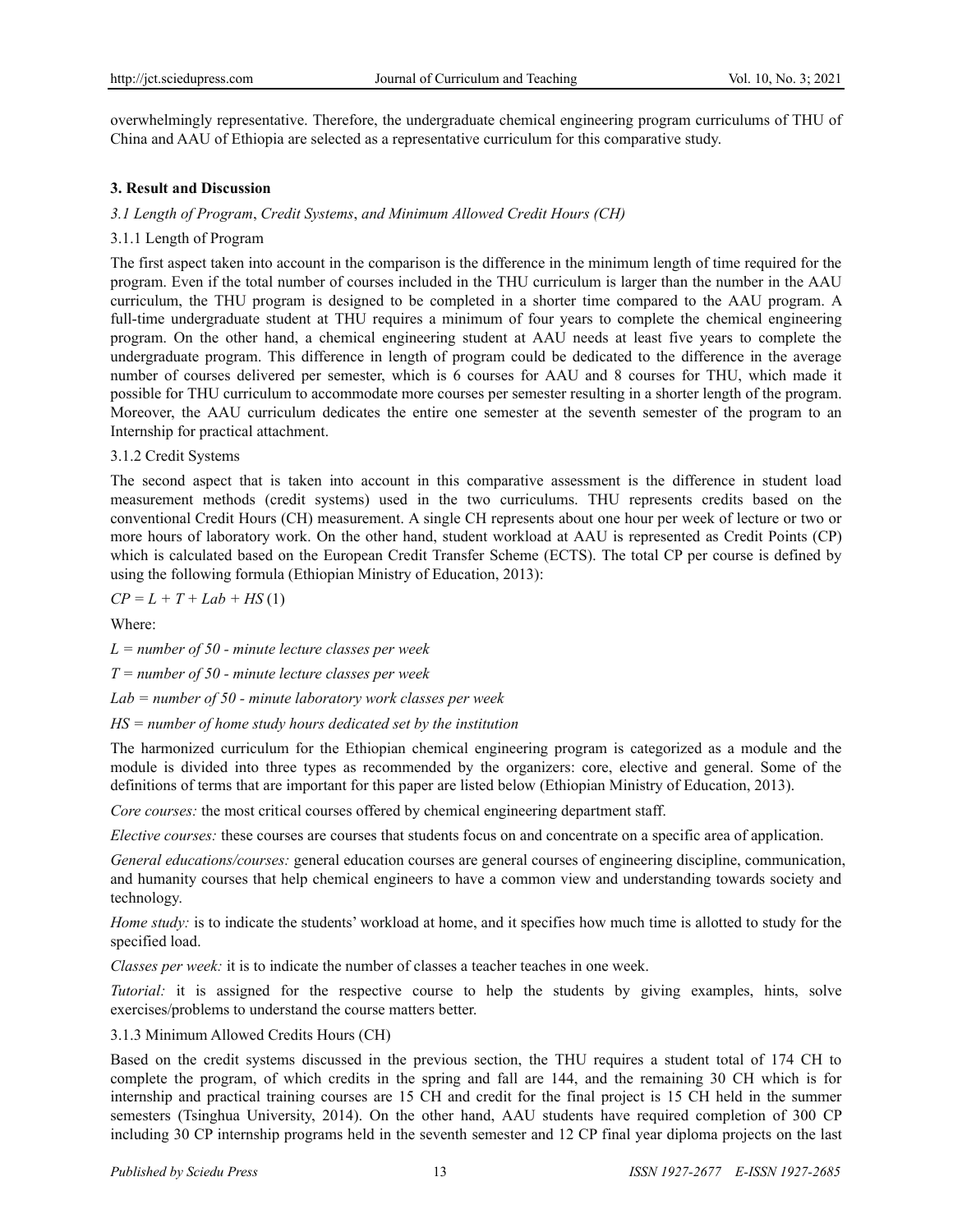semester of the program.

## *3.2 Course Structure Analysis*

## 3.2.1 Curriculum Design Approach

The courses under the THU curriculum are classified into seven main categories which are further classified into subcategories based on the type of courses they contain. On the other hand, the AAU curriculum is designed based on the modular curriculum approach, which is based on the principle of dividing the curriculum into small discrete modules that are independent. The 64 courses present under the AAU curriculum are categorized into 25 modules. Table 1 and Table 2 present the general course classification of the THU curriculum and the list of modules under the AAU curriculum respectively. As shown in Table 1, the general course classification of the THU curriculum comprises the main category, subcategory, total number of courses included in the subcategory, and the credit hours (CH) for compulsory and elective courses.

## **Table 1.** General Course Classification of THU Curriculum

| No.           | Main Category                     | Total<br><b>CH</b> | Sub Category                                        | Courses<br>Included | <b>CH</b> | CH for<br>compulsory<br>courses | CH for<br>Elective<br>courses |
|---------------|-----------------------------------|--------------------|-----------------------------------------------------|---------------------|-----------|---------------------------------|-------------------------------|
|               | Fundamental<br>General<br>Courses | 26                 | Ideological and Political<br>Theory                 | 4                   | 14        | 14                              | $\theta$                      |
|               |                                   |                    | Physical Education                                  | 4                   | 4         | 4                               | $\theta$                      |
|               |                                   |                    | Foreign Language                                    | $\overline{4}$      | 8         | 8                               | $\theta$                      |
| 2.            | Cultural<br>Quality<br>Courses    | 13                 | Cultural Quality Education<br>and Freshman Seminars | 10                  | 13        | 5                               | 8                             |
| $\mathcal{E}$ | Mathematical<br>and               | 59                 | <b>Mathematics</b>                                  | 6                   | 21        | 18                              | 3                             |
|               | Science<br>Natural                |                    | Physics                                             | 4                   | 12        | 12                              | $\theta$                      |
|               | Foundation                        |                    | Chemistry and Biology                               | 11                  | 26        | 19                              | 7                             |
| 4.            | <b>Basic Engineering Skills</b>   | 13                 | Basic Engineering Skills                            | 4                   | 13        | 13                              | $\mathbf{0}$                  |
| 5.            | Professional Courses              | 33                 | Professional Courses                                | 24                  | 33        | 28                              | 5                             |
| 6.            | <b>Practical Courses</b>          | 15                 | <b>Practical Courses</b>                            | 7                   | 15        | 15                              | $\theta$                      |
| 7.            | Diploma Project                   | 15                 | Diploma Project                                     |                     | 15        | 15                              | $\theta$                      |

The lists of modules under the AAU curriculum are depicted in Table 2 below. The curriculum contains 25 modules. All the module names, number of courses, and number of credit points are presented in Table 2 as follows.

Static data reveals that each country's university represents its teaching approach. Ethiopian engineering education emphasized professionalism and the development of practical skills (Mesfin, 2016). As a result, developing technical skills and working abilities is highly valued. The concept of such an idea will shorten the gap between society engineering application and school education. Consequently, undergraduates are easily able to adapt and quickly transit to engineering. On the other hand, students in China's education program have a sound theoretical base in mathematics, humanities, economics, communication skills, and professional practice; it will encourage students to develop their innovative, reasoning and communication skills since it is very important skills to be acquired by qualified chemical engineers. So, it is highly appreciated for both countries to combine professionalism and practical skills with innovation, reasoning, and communication skills to produce well-qualified chemical engineers.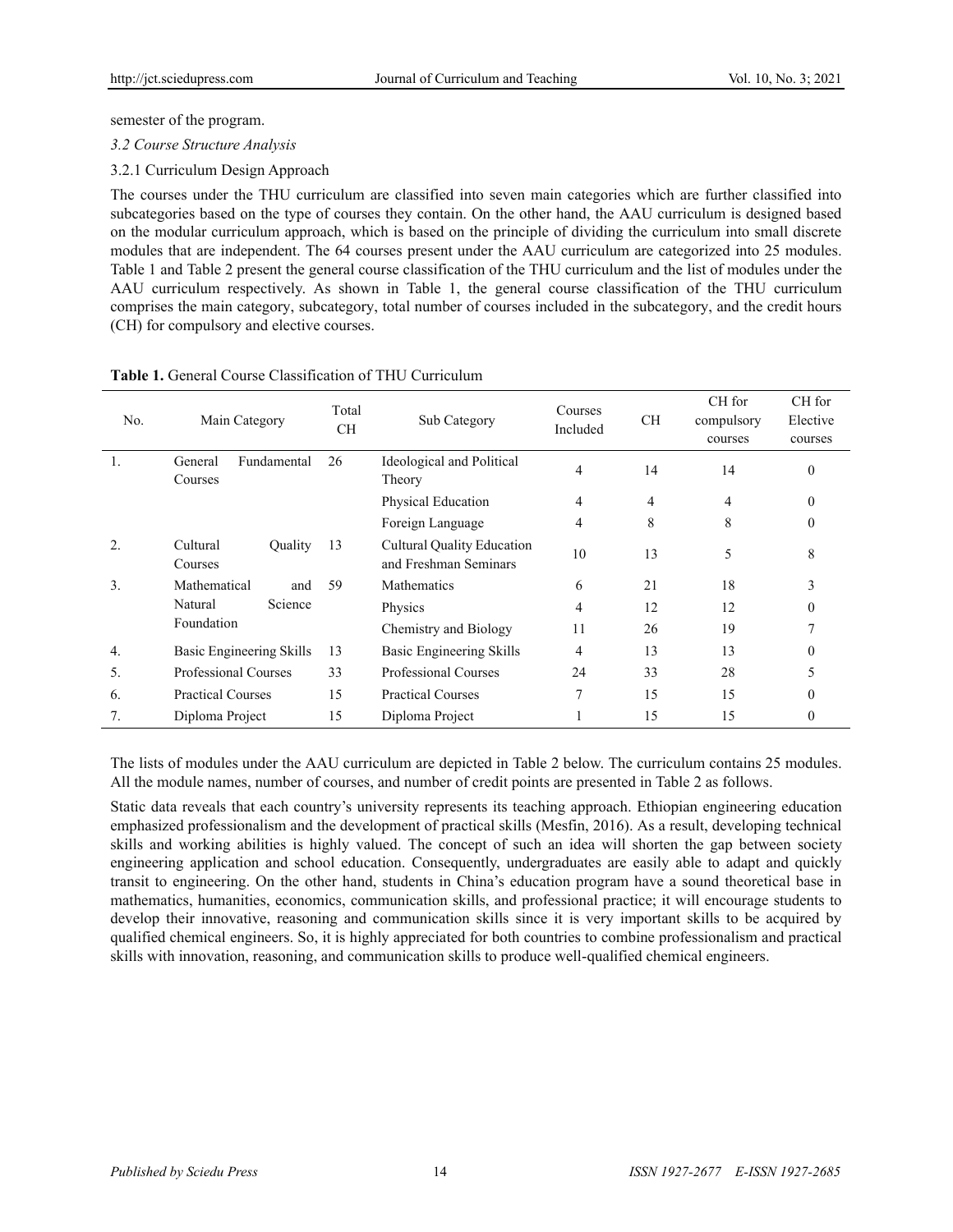## **Table 2.** List of Modules under the AAU Curriculum

| No.          | Module Name                                       | No. of Courses | No. of CPs     |
|--------------|---------------------------------------------------|----------------|----------------|
| $\mathbf{1}$ | Humanity and Communication                        | $\overline{4}$ | 20             |
| 2            | Introduction to Economics                         |                | $\overline{4}$ |
| 3            | Applied Engineering Mathematics                   | 4              | 12             |
| 4            | <b>Engineering Mechanics</b>                      | 2              | 10             |
| 5            | <b>Basic Engineering Skills</b>                   | 4              | 13             |
| 6            | Advanced Mathematics and Computational Methods    | 2              | 11             |
| 7            | Probability and Statistics                        | 1              | 3              |
| 8            | <b>Applied Chemistry</b>                          | 3              | 16             |
| 9            | Fundamental of Chemical Engineering               |                | 5              |
| 10           | <b>Chemical Engineering Basics</b>                | 4              | 20             |
| 11           | <b>Fluid Machines</b>                             | 1              | 5              |
| 12           | Chemical Engineering Unit Operations              | 5              | 22             |
| 13           | Reaction and Biochemical Engineering              | 5              | 18             |
| 14           | <b>Strength and Engineering Materials</b>         | 2              | 6              |
| 15           | Process Industries                                | 2              | 10             |
| 16           | Internship                                        | 1              | 30             |
| 17           | Basic Environmental Engineering                   | 1              | 5              |
| 18           | Process Control and Instrumentation               | 3              | 14             |
| 19           | Chemical Engineering Process Design and Economics | 3              | 17             |
| 20           | Sustainable Energy                                | 1              | 5              |
| 21           | Industrial Management and Entrepreneurship        | 3              | 14             |
| 22           | Research and Project                              | 2              | 17             |
| 23           | Elective (Process Engineering)                    | 3              | 13             |
| 24           | Elective (Environmental Engineering)              | 3              | 13             |
| 25           | Elective (Food Engineering)                       | 3              | 13             |

## 3.2.2 Ratio of Compulsory and Elective Credits

The courses in both the THU and AAU curriculums can categorize into compulsory and elective courses. From the total of 174 credits, the THU curriculum allocates 87% to compulsory and 13% to elective courses. On the other hand, the AAU curriculum assigns 96% and 4% of its credits from the minimum total credit required to compulsory courses and elective courses, respectively. By offering more elective courses at different stages of the program, the THU curriculum has proven itself to be more flexible in comparison to the AAU curriculum. By presenting all the elective courses at the final two semesters of the program, the AAU curriculum has made it possible for the students to pursue their choice of specialization by selecting among the three streams of specialization (process engineering, environmental engineering, biochemical engineering, and food engineering) at the final year of the program. Figure 1 (a, b) below presents the ratio of credits of compulsory and elective courses to the minimum allowed credits for both universities' chemical engineering programs.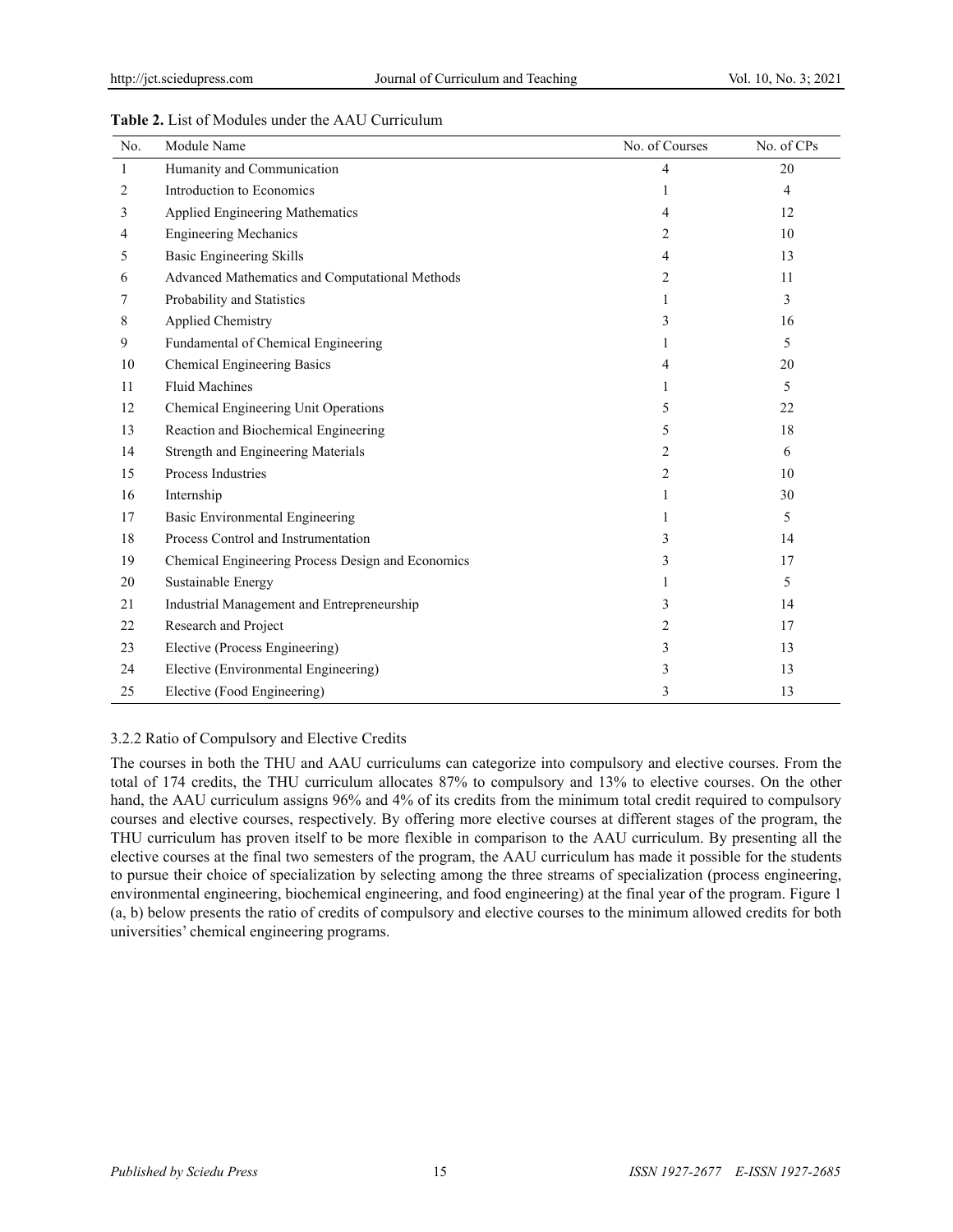

**Figure 1.** The Ratio of Credits of Compulsory and Elective Courses to the Total Credit for THU and AAU

## 3.2.3 Ratio of General, Core, and Elective Course Credits

The degree program of THU chemical engineering aims to cultivate high-level and high-quality technology and managerial talent with a solid foundation of knowledge, plus the strong practical ability and creative thinking in basic chemical engineering and related fields (Tsinghua University, 2014). Similarly, the objective of the chemical engineering program in Ethiopia is to cultivate qualified instrumental chemical engineers in the development of the country's industrial sector, perform research for needs of country development, provide consultancy and technical service, and produce global standard engineers (Ethiopian Ministry of Education, 2013). This shows that both countries have emphasized the development of chemical engineering professionals for their country's development. Courses in both curriculums can also be classified into general, core, and elective courses. General education courses credits in THU occupy 70% of the total credit. On the other hand, the ratio of general education course credits in the AAU curriculum is 26%. From this, it is evident that general education is more emphasized in THU than the AAU curriculum. In contrast, the AAU curriculum gives more focus on core courses by allocating 70% of its total credits to core courses; while the ratio of core courses in the THU curriculum is only 17% of the total credits.

Chemical engineers should be able to familiarize themselves with the basic knowledge of science and have good knowledge of updated innovations in the professional field. Students should be skillful in a wide range of general knowledge including humanity and sociology that will enable professionals a capacity to think, plan and organize their research to develop their innovation, collaboration, communication, and organizational skills. The training process in China is strong in social science and humanities. Students who have a good foundation in humanities and social science tend to be innovative, good communicators and collaborators (Gu & Lin, 2006). Conversely, in Ethiopia, the focus of the curriculum is more on core courses leaving less credit for general courses such as social science and humanity courses. If graduates want to succeed in the twenty-first century, they will need to innovate and learn new skills or enhance those they already have. Therefore, the Ethiopian chemical engineering curriculum may need to increase the credit points of social science and humanity courses to develop students' ability towards innovation, collaboration, and communication skills. Figure 2 (a, b) below shows the comparison of the ratio of general, core, and elective courses in the THU and AAU curriculum.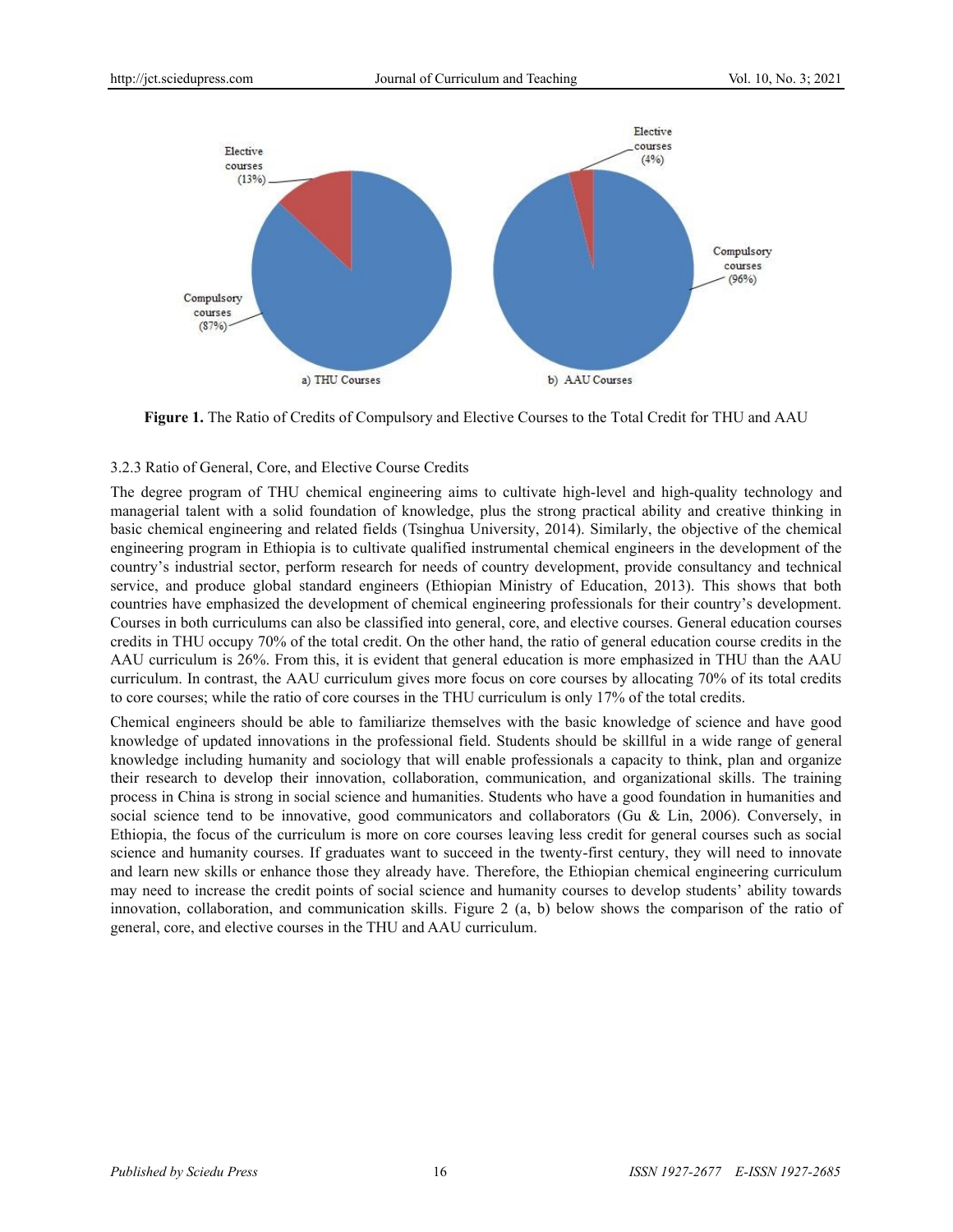

**Figure 2.** The Ratio of General, Core, and Elective Courses in THU and AAU Curriculum

# *3.3 Practical Curriculum*

Practical teaching is an integral aspect of higher engineering education that will improve students' success. It primarily consists of three elements: design, experimentation, and practice. Students are taught how to apply scientific knowledge and techniques to solve practical problems by practical instruction. Practical attachment of students includes classroom, workshop instruction, and internship. When comparing practical curriculums of the two countries, THU dedicates 10% practical lessons and the AAU dedicates 24.34%. The Ethiopian program includes a one-semester internship practice in industries with 30 CP, which can inspire students to put their theoretical lessons into practice. It can allow students to practice social interaction as well as learn managerial skills and improve their working abilities. The Chinese chemical engineering program should include more internship hours for better practical attachments in industries.

The curriculum is designed to encourage multidisciplinary collaboration among students from various courses to foster the exchange of new ideas, perspectives, and skills (Loudon, 2019). Via laboratory practices, industry visits, and developing creativity, students are encouraged to investigate new concepts, materials, and technologies. Introduction to chemical engineering should have to be incorporated even in lower grades curriculum to encourage student's practical skill, innovation, research, and motivation in chemical engineering and for the industrial development of one country.

## *3.4 Fundamental Quality*

Higher education attracts more students, which means more competition for employment. To obtain jobs, many graduates with "successful degrees" in chemical engineering are increasingly expected to demonstrate their interpersonal skills and unique qualities (Chadha, 2006). The environment of teaching and learning has also changed as a result of increased involvement. So, to make students more competent and qualified in local and global markets, the Chinese and Ethiopian chemical engineering curriculum requires an update based on the respective history, culture, and country context. Research by Tadesse et al. (2018) mentioned that the quality deficit in learning and teaching in the context of Ethiopian higher education is widening from time to time mainly due to lack of a strict quality management system and unbalanced increased enrollments and universities capacity and resources. In addition, it is also mentioned that the current approach for quality assessment of learning and teaching in Ethiopia is mainly focused on quantitative measures as an indicator for education quality. The Ethiopian chemical engineering curriculum should have to focus and look forward primarily on cultivating qualified graduates in parallel with the number of students who graduated. Ethiopia's progress nowadays towarding establishing a differentiated higher education system should be praised; it will bring quality education to the country's institutions. However, successfully implementing such a structure necessitates much more than simply classifying organizations into new categories, to bring quality education as well as sustain educational development in the country. In China, quality education has long been a priority in educational reform agenda, exam-oriented education had previously been a problem in China's education system and has been widely criticized by the public; the quality-oriented education, which is called "SuZhiJiaoYu" in Chinese, has been gradually being established (Guo et al., 2019). Profound study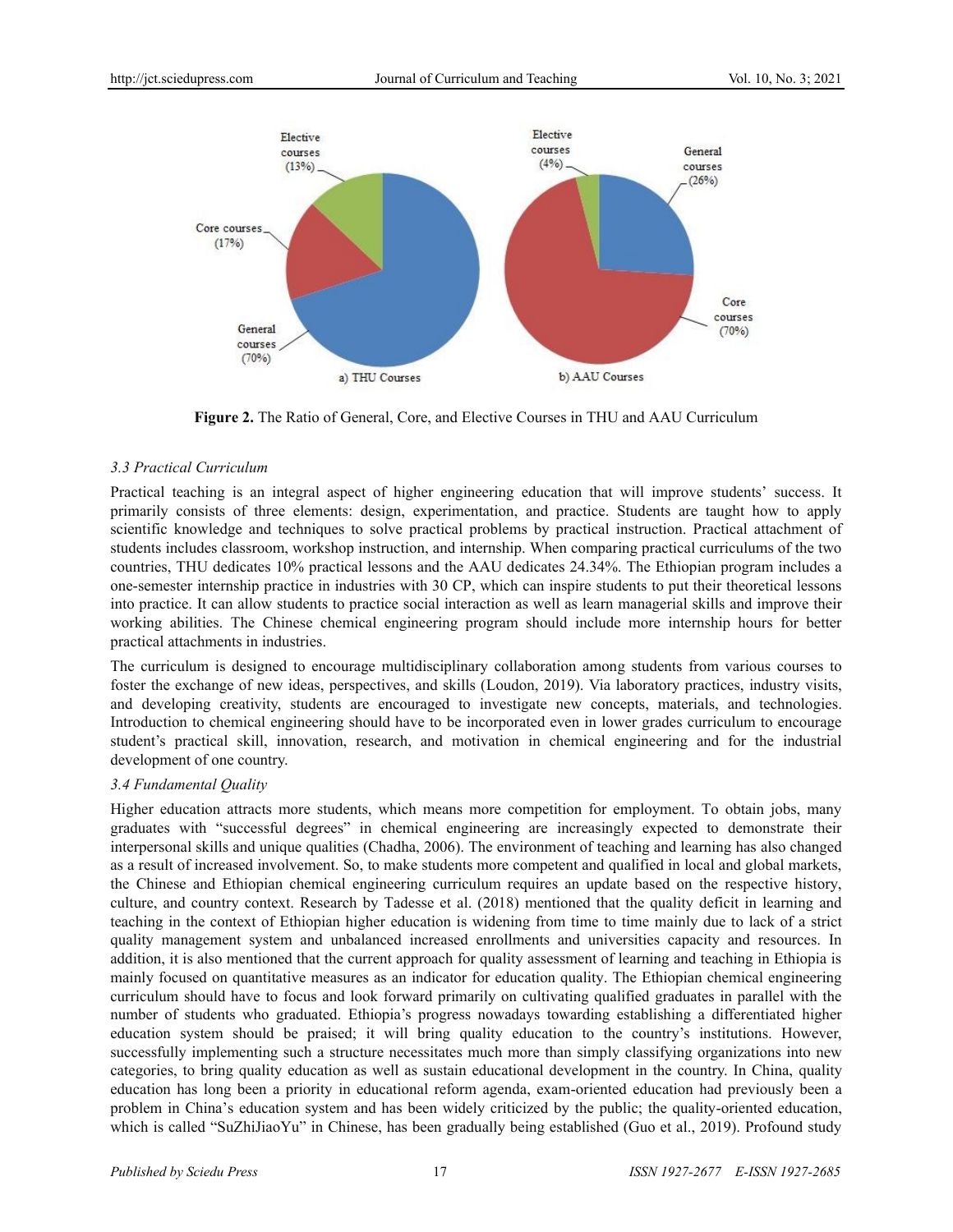and analysis of curriculum of both countries are necessarily to be further performed to improve their education qualities and make their students competitive in the global market.

#### **4. Conclusion**

After comparison of chemical engineering undergraduate programs of THU and AAU, the difference between the two curriculums can be summarized in the following aspects: (1) While the THU shortens the length of the program to 4 years in comparison to AAU of 5 years by offering more courses per semester, the AAU curriculum includes more repeated core courses with similar course syllabus, which could be merged to different single courses, this might shorten the length of the program to 4 years. (2) When comparing the credit hours and credit points, unlike the THU curriculum which measures workload by focusing on the number of class hours, the AAU curriculum takes into account both the number of class hours and the home study hours. (3) The THU curriculum offers more flexibility in its program by providing several elective courses throughout its program. On the other hand, the AAU curriculum offers an opportunity for students to pursue different specialty streams by offering elective courses in the final year of the program. (4) While general education is the important emphasis of the THU curriculum, the AAU curriculum gives more focus to core courses. In addition, the number of students who graduated in the country should go in line with the international quality standards. This will encourage the country scholars to dig, develop, and use very important indigenous knowledge and technologies to support the country's growth and introduce it to the global community.

The socio-economic and cultural backgrounds of both countries are different. Both countries should focus on the cultivation of more professional and skillful graduates by optimally including both general and core courses, and taking into account the countries' background and character. Even though the intensity of changes may differ, at each respective institutional level, it is highly appreciable by both universities to optimally add more courses to their present curriculum based on their socio-economic trait, cultural background, national demands, industrial needs, and national resource availabilities. Finally, it's recommended that both universities modify their curriculums by following up the global trend without losing focus on the socio-economic realities of their respective countries. This detailed comparison of the syllabus of the courses offered for the two countries provides a better understanding of the differences and similarities in the undergraduate chemical engineering curriculums to strengthen the merits and to focus on the drawbacks to establish a better curriculum that will fit this global competition.

## **Conflict of Interests**

The authors declare that there is no conflict of interest regarding the publication of this paper.

#### **References**

Addis Ababa University. (2021). *AAU at a Glance*. Retrieved 5.2.2021 from http://www.aau.edu.et/ aau-at-a-glance/

- Bereday, G. Z. F. (1967). Reflections on comparative methodology in education, 1964-1966. *Comparative Education, 3*(3), 169-187.
- Bray, M., Adamson, B., & Mason, M. (2014). *Comparative education research: Approaches and methods* (2nd ed., pp. 85-121). Basel: Springer International Publishing. https://doi.org/10.1007/978-3-319-05 594-7
- Chadha, D. (2006). A curriculum model for transferable skills development. *Engineering Education*, *1*(1), 19-24. https://doi.org/10.11120/ened.2006.01010019
- Dong, X., & Liu, X. (2017). *A Review of Engineering Education in China: History, Present, and Future*. 2017 ASEE International Forum. Columbus, USA.
- Ethiopian Ministry of Education. (2013). *Nationally Harmonized Modular Undergraduate Chemical Engineering Curriculum*. Addis Ababa.
- Gu, X., & Lin, F. (2006). Comparative study on course systems for undergraduate students of civil engineering among China and foreign countries. *Journal of Architectural Education in Institutions of Higher Learning*, *15*(1), 50-53.
- Guo, L., Huang, J., & Zhang, Y. (2019). Education development in China: Education return, quality, and equity.